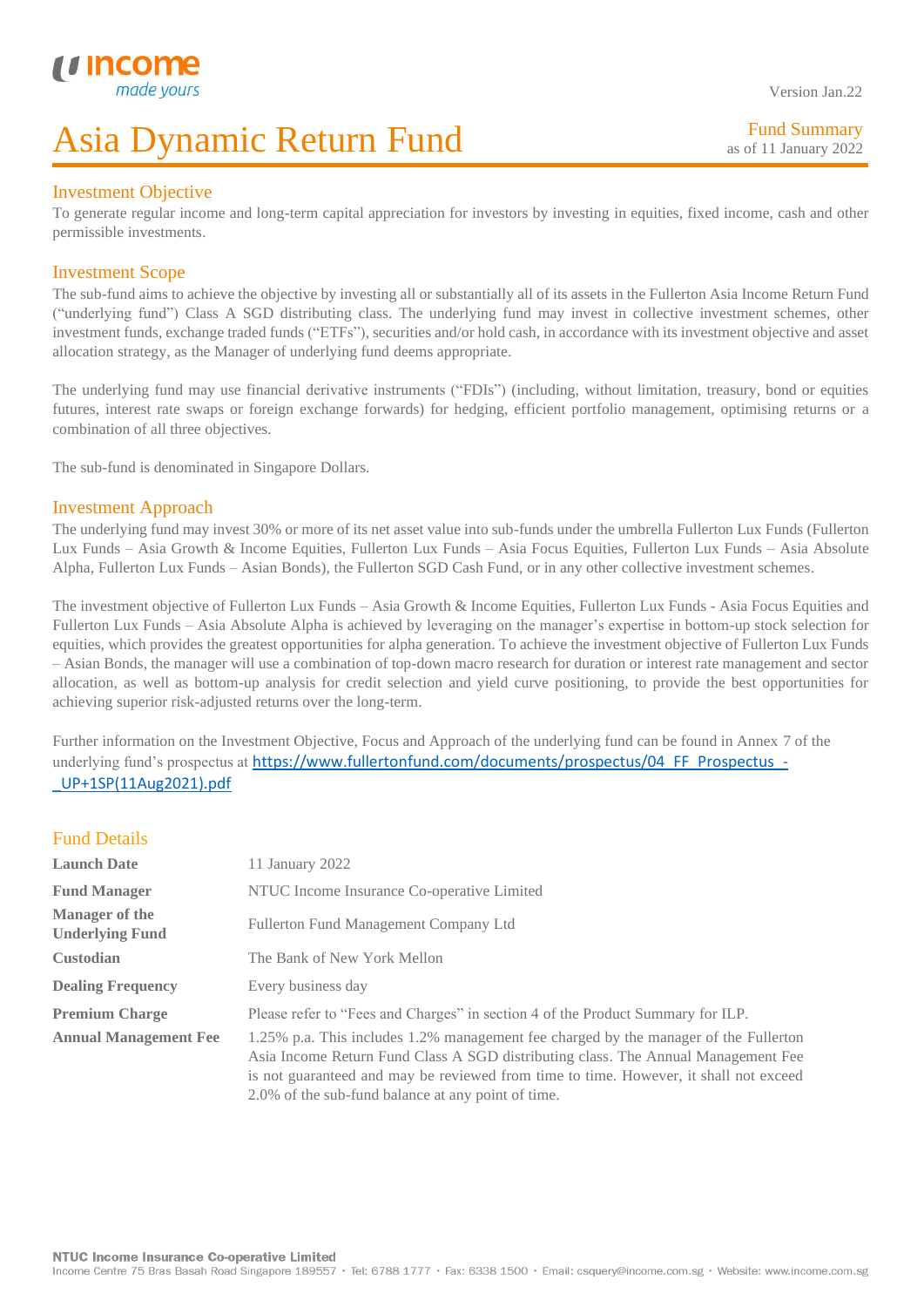I

U Incon

made

| Version Jan.22 |  |
|----------------|--|
|                |  |

Fund Summary as of 11 January 2022

| <b>Inclusion in CPFIS</b>        | N.A.                                                                                                                                                                                                                                                                                                                                                                                                                                                                                                                                               |
|----------------------------------|----------------------------------------------------------------------------------------------------------------------------------------------------------------------------------------------------------------------------------------------------------------------------------------------------------------------------------------------------------------------------------------------------------------------------------------------------------------------------------------------------------------------------------------------------|
| <b>CPFIS Risk Classification</b> | N.A.                                                                                                                                                                                                                                                                                                                                                                                                                                                                                                                                               |
| <b>Structure</b>                 | Single Fund. The units in the sub-fund are not classified as Excluded Investment Products                                                                                                                                                                                                                                                                                                                                                                                                                                                          |
| <b>Benchmark</b>                 | The sub-fund is actively managed on a total return basis without reference to a benchmark.                                                                                                                                                                                                                                                                                                                                                                                                                                                         |
| <b>Subscription Method</b>       | Cash / SRS                                                                                                                                                                                                                                                                                                                                                                                                                                                                                                                                         |
| <b>Financial Year End</b>        | 31 December                                                                                                                                                                                                                                                                                                                                                                                                                                                                                                                                        |
| <b>Distribution</b>              | Distributions (if any) may be declared at our absolute discretion and are not guaranteed.                                                                                                                                                                                                                                                                                                                                                                                                                                                          |
|                                  | The sub-fund offers a monthly pay-out feature and intends to declare monthly distributions<br>up to 5% p.a. out of income and/ or capital of the sub-fund from January 2022. The manager<br>intends to pay the distribution within 45 days from the declaration date. The declaration date<br>is set on the $3^{rd}$ last business day of every month. The Manager has the absolute discretion to<br>determine whether a distribution is to be declared on or around the end of each calendar month<br>and when it intends to start distributions. |
|                                  | Policyholders will be entitled to receive these distributions if their policy has not ended and<br>have units in this fund on the declaration date of the distribution. Please refer to the ILP<br>products' policy contracts for the criteria and options available.                                                                                                                                                                                                                                                                              |
|                                  | Please note that the making of distributions is not guaranteed. If distributions are made, such<br>distributions are not a forecast, indication or projection of the future performance of the sub-<br>fund. The making of any distribution will not imply that further distributions will be made.<br>The frequency and/or amount of distributions (if at all) may be varied at our absolute<br>discretion.                                                                                                                                       |
|                                  | Distributions may be made out of the capital of the sub-fund. Please note the risk of<br>distributions out of capital described in Product-Specific Risks section in this document.                                                                                                                                                                                                                                                                                                                                                                |
|                                  | Distributions are expected to result in an immediate reduction of the net asset value per<br>share/unit.                                                                                                                                                                                                                                                                                                                                                                                                                                           |

### Past Performance (as of 31 August 2021)

As the sub-fund has been constituted for less than 12 months, information on the past performance of the underlying fund has been used as a proxy.

|                                             | 1-month | 3-month | 6-month 1-year |       | 3-year | <b>Since</b><br>inception $\wedge$ |
|---------------------------------------------|---------|---------|----------------|-------|--------|------------------------------------|
| <b>Fullerton Asia Income Return</b><br>Fund | 0.81    | 2.63    | 1.59           | 12.65 | 11.14  | 6.50                               |
|                                             |         |         |                |       |        |                                    |

The returns are calculated using bid-to-bid prices, in Singapore dollar terms, with dividends and distributions reinvested.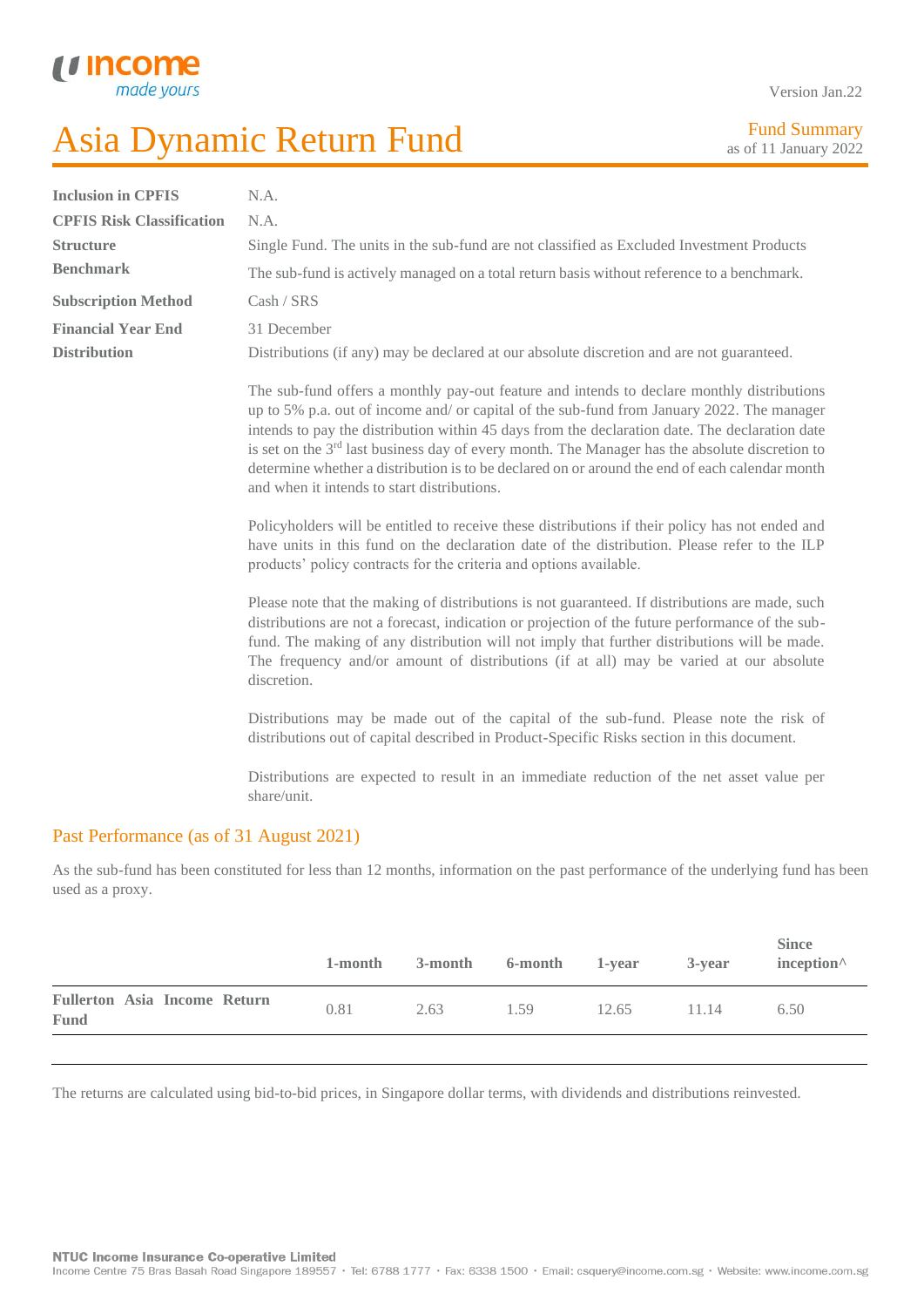Version Jan.22

Fund Summary as of 11 January 2022

^Returns since inception year is annualised. Past performance is not indicative of future performance. Fees & charges payable through deduction of premium or cancellation of units are excluded from this calculation.

### Fund Manager

I

NTUC Income Insurance Co-operative Limited is the Investment Manager of the sub-fund. Fullerton Fund Management Company Ltd is the manager of the underlying fund.

### **NTUC Income Insurance Co-operative Limited (Income)**

Income was established in 1970 to make essential insurance accessible to all Singaporeans. Today, Income is the leading composite insurer in Singapore offering life, health and general insurance. Our wide network of financial advisers and partners provide valueadded financial advisory that complements today's digital-first landscape, offering insurance products and services that serve the protection, savings and investment needs of customers at different stages and across all segments of society.

As of 30 June 2021, Income had S\$46.65 billion in assets under management. Our financial strength and diversified investment portfolio are reflected by our strong credit ratings and predicated on our core investment philosophy of value, prudence and discipline.

### **Fullerton Fund Management Company Ltd (Fullerton)**

Fullerton Fund Management Company Ltd ("Fullerton") is an Asia-based investment specialist, focused on optimising investment outcomes and enhancing investor experience. Fullerton helps clients, including government entities, sovereign wealth funds, pension plans, insurance companies, private wealth and retail, from the region and beyond, to achieve their investment objectives through our suite of solutions. Our expertise encompasses equities, fixed income, multi-asset, alternatives and treasury management, across public and private markets. As an active manager, Fullerton placesstrong emphasis on performance, risk management and investment insights.

Incorporated in 2003, Fullerton is headquartered in Singapore and regulated by Monetary Authority of Singapore, and has associated offices in Shanghai, London and Brunei. Fullerton is part of a multi-asset management group, Seviora, a holding company established by Temasek Holdings. NTUC Income, a leading Singapore insurer, is a minority shareholder of Fullerton. As of 30 June 2021, Fullerton Fund Management's assets under management was S\$62 billion.

### Risks

### **Key Risks**

Income's ILP sub-funds are intended for long-term investment, it is not suited for any short-term speculation. You should not expect to obtain any short-term gains from investing in Income's ILP sub-funds. It is important that your investment suit your risk appetite. You may wish to consult your financial adviser before investing in any ILP sub-fund.

The securities and instruments in which the sub-fund may invest are subject to market fluctuations and other risks inherent in such investments and there can be no assurance that any appreciation in value will occur.

Greater volatility and risks of a fund which is exposed to fixed income or debt securities denominated in US Dollars and Asian currencies (which may include non-investment grade securities) and to Asian equities with high dividend yields primarily via collective investment schemes and other investment funds (including ETFs), and emerging markets.

You should be aware that past performance is not indicative of future performance. The value of the units may rise or fall as the performance of the sub-fund changes.

The risk factors may cause you to lose some or all of your investments. A description of the major risks is provided below. This is not an exhaustive list of risks.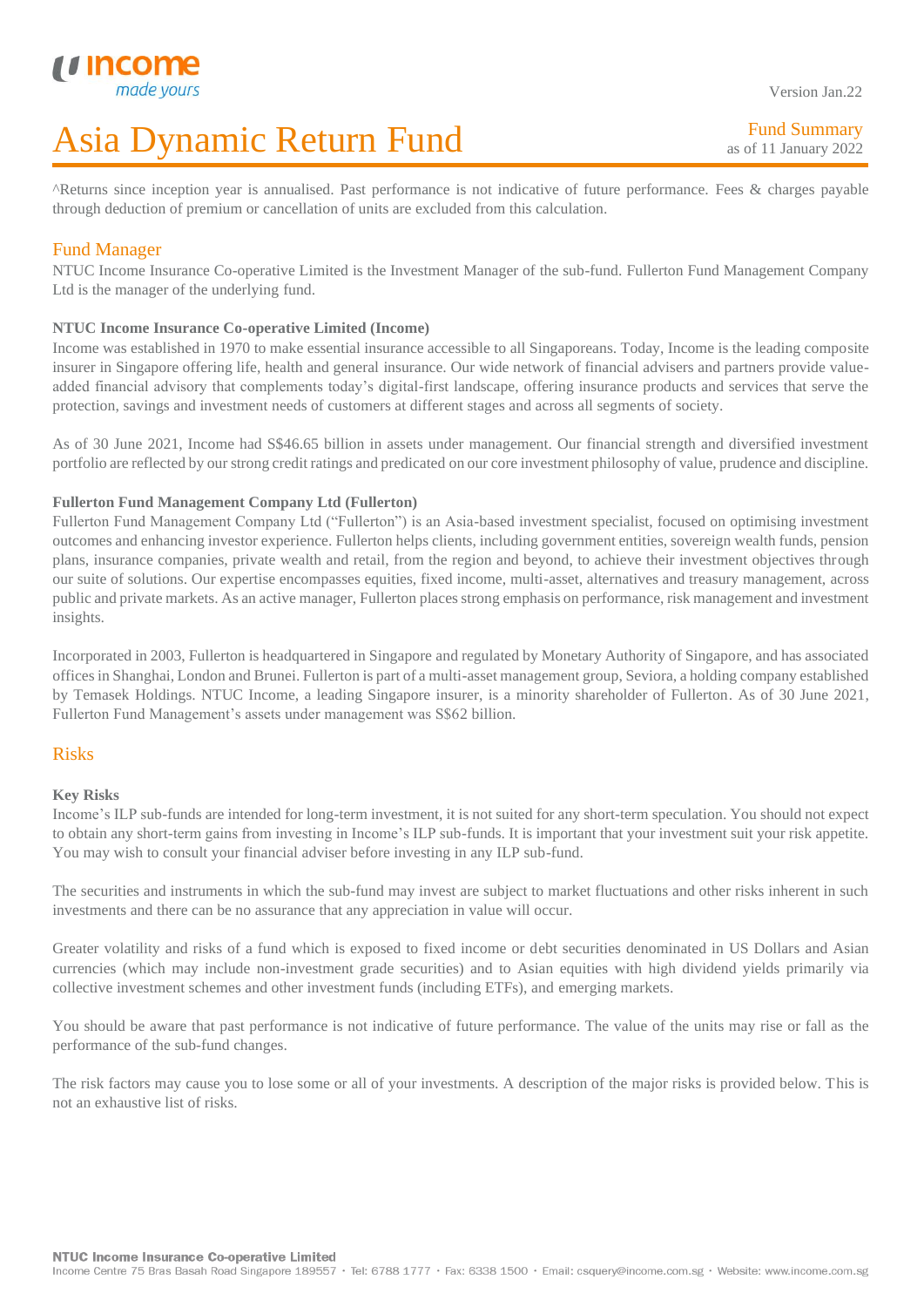### Version Jan.22

Fund Summary as of 11 January 2022

### **Market and Credit Risks**

I

You are exposed to equity market, currency, and interest rate risks. The underlying fund may invest in fixed income and/or equity funds which may be subject to interest rate and equity market fluctuations. The value and income of the underlying fund are subject to currency fluctuations. The underlying fund may manage the currency risk through hedging. However, the foreign currency exposure may not be fully hedged.

You are exposed to credit risks. Changes in the financial condition or credit standing of an issuer may negatively affect the investment funds that the underlying fund is invested into. An issuer of fixed income securities may suffer adverse changes in its financial condition and unable to pay the principal and/or interest on the instrument.

You are exposed to emerging markets risks. The legal infrastructure and accounting, auditing and reporting standards of emerging markets may not provide the same degree of investor protection or disclosure as major securities markets.

You are exposed to political, regulatory, and legal risks. The values of the investment funds that the underlying fund is invested into may be affected by international political developments, changes in government policies, taxation, restrictions on foreign investment and currency repatriation, currency fluctuations and other developments in the laws and regulations of countries in which the underlying fund may invest. Fullerton Lux Funds is domiciled in Luxembourg and regulatory protections in Singapore may not apply. They may also be subject to more restrictive regulations and investment limits.

### **Liquidity Risks**

You are exposed to liquidity risks. There is no secondary market for the sub-fund. All redemption requests should be made to the Manager. In exceptional circumstances, the sub-fund's investments in underlying funds may not be readily redeemable.

### **Product-Specific Risks**

You are exposed to derivatives risks. The underlying fund and the investment funds which the underlying fund is invested into, may use FDIs and these may negatively impact the value of the underlying fund if the FDIs do not work as anticipated. The underlying fund may suffer greater losses than if FDIs are not used. FDIs are exposed to counterparty, regulatory and other risks.

You are exposed to the risk of investing in other funds including ETFs. The underlying fund may be heavily invested in one or a very small number of investment funds, which could result in larger gains or losses. The trading price of an ETF may differ from its NAV.

You are exposed to concentration risk. The underlying fund's investment approach does not mandate diversification. Also, the underlying fund will have a high percentage of its assets invested in one or more of the investment funds. In addition, the managers of the investment funds may take positions or engage in transactions in the same securities or in issues of the same asset class, industry or country or currency at the same time. Such lack of diversification could result in either large gains or losses depending on the performance of the investment funds.

You are exposed to China risks. The underlying fund, through its investment funds that it invests into, may be exposed to risks of investing in China such as limited investment capabilities, QFII/RQFII/Shanghai-Hong Kong Stock Connect investment restrictions, risks of investing indirectly through P-Notes, illiquidity of the Chinese domestic securities market, delay/disruption in the execution and settlement of trades, and/or taxation policies uncertainties.

You are exposed to risk arising from distributions out of capital. The underlying fund may make distributions out of its capital (if income is insufficient). This may cause its net asset value to fall, and amount to a partial return of your original investment and reduced future returns.

You are exposed to regulatory risk. The Fullerton Lux Funds is domiciled in Luxembourg and therefore, all the regulatory protections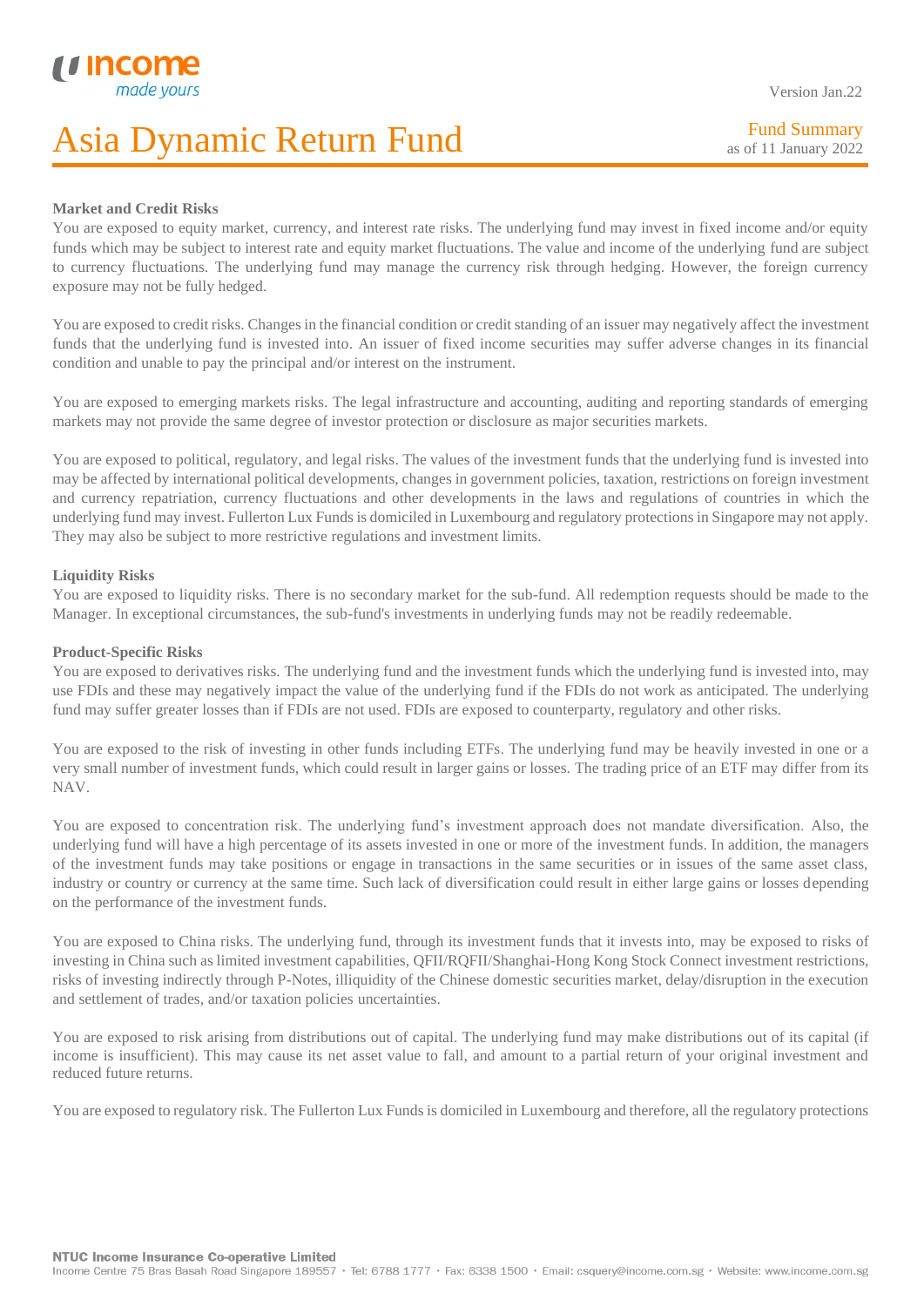I

## Asia Dynamic Return Fund

Fund Summary as of 11 January 2022

provided by your local regulatory authorities may not apply. Additionally, a Fullerton Lux Sub Fund may be registered in non-EU jurisdictions, which means that the relevant Fullerton Lux Sub-Fund may be subject to more restrictive regulatory regimes. In such cases, the relevant Fullerton Lux Sub-Fund will abide by these more restrictive requirements. This may prevent the relevant Fullerton Lux Sub-Fund from making the fullest possible use of their investment limits.

For details on the specific risks of investments in the Fullerton Asia Income Return Fund, please refer Annex 7 of the underlying fund's prospectus.

### Expense and Turnover Ratio

As the sub-fund has been constituted for less than 12 months, information on the expense ratio and turnover ratio are not available.

The expense ratio and turnover ratio of the underlying fund are used as proxy.

### **Fullerton Asia Income Return Fund**

|                            |       | <b>Expense Ratio</b> Turnover Ratio |
|----------------------------|-------|-------------------------------------|
| <b>As of 31 March 2021</b> | 1.58% | 126.23%                             |
| As of 31 March 2020        | 1.57% | 159.28%                             |

Expense ratio does not include (where applicable) charges for insurance coverage, brokerage and other transaction costs, performance fee, foreign exchange gains or losses, front or back end loads arising from the purchase or sale of collective investment schemes and tax deducted at source or arising out of income received.

### Soft Dollar Commission or Arrangement

### **Income**

The Manager does not retain for its own account, cash or commission rebates arising out of transactions executed in or outside Singapore. The Manager also does not receive soft dollars for the sub-fund.

### **Fullerton**

Fullerton may and intend to receive or enter into soft-dollar commissions/arrangements in its management of the underlying fund. Fullerton will comply with applicable regulatory and industry standards on soft-dollars. Such soft-dollar commissions include research and advisory services, economic and political analyses, portfolio analyses including valuation and performance measurements, market analyses, data and quotation services, computer hardware and software or any other information facilities to the extent that they are used to support the investment decision making process, the giving of advice, or the conduct of research or analysis for investments managed for clients.

Soft-dollar commissions/arrangements will not include travel, accommodation, entertainment, general administrative goods and services, general office equipment or premises, membership fees, employees' salaries or direct money payment.

Fullerton will not accept or enter into soft dollar commissions/arrangements unless such soft-dollar commissions/arrangements would, in its opinion, assist in management of the underlying fund, provided that Fullerton ensures at all times that best execution is carried out for the transactions and that no unnecessary trades are entered into in order to qualify for such soft-dollar commissions/arrangements. Please refer to section 17 of the underlying fund's prospectus for more information.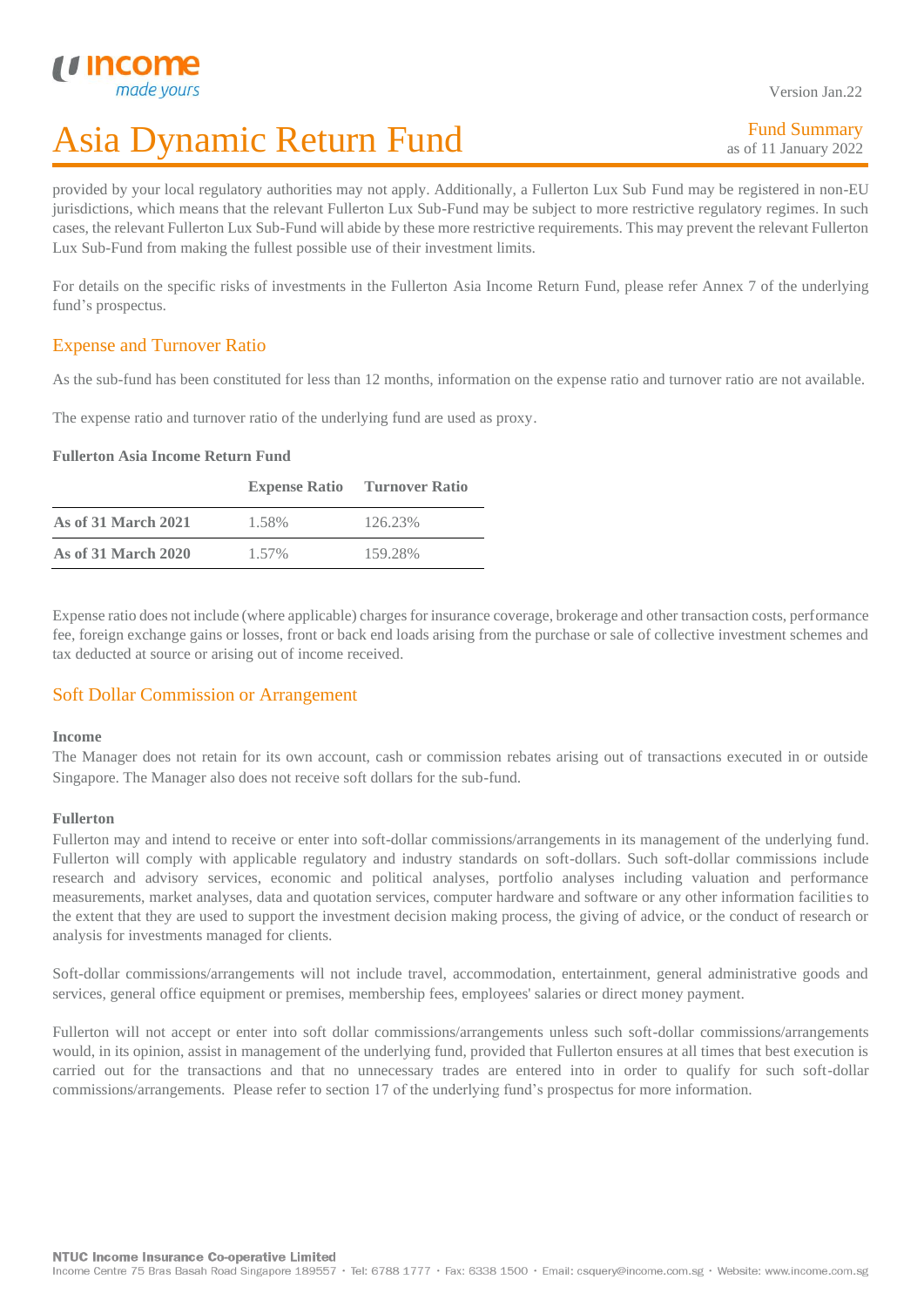### I Conflicts of Interest

### **Income**

As the Manager of various Income ILP sub-funds and insurance funds, we may from time to time have to deal with competing or conflicting interests between these sub-funds/insurance funds. However, we will use all reasonable endeavours to act fairly and in the best interest of the sub-fund. We will conduct all transactions with or for the sub-fund on an arm's length basis. The Manager has in place policies and procedures to monitor and mitigate conflicts of interests which may arise in the management of these subfunds. We believe that these policies and procedures are reasonably designed to ensure that portfolio management decisions are made in the best interest of the sub-fund and each sub-fund is treated fairly, regardless of the existence of any conflict.

### **Fullerton**

Fullerton is of the view that there are no conflict of interests in managing the underlying funds and the other collective investment schemes managed by Fullerton. As a member of Investment Management Association of Singapore ("IMAS"), Fullerton adopts the principles and standards of investment conduct, which includes ensuring fair allocation, as set out in the IMAS Code of Ethics & Standards of Professional Conduct. Please refer to section 18 of the underlying fund's prospectus for more information.

### Other Parties

The auditor of this sub-fund is KPMG LLP. Please note that financial results ending 31 December of each year will be audited.

### Material Information

### **Dilution adjustment of the underlying fund**

The underlying fund is single priced and may fall in value due to the transaction cost incurred in the purchase and sale of the underlying investment (such costs could include but not limited to dealing spreads, broker commissions, custody transaction costs, stamp duties or sales taxes) caused by significant transactions (e.g. subscriptions, switches and/or realisations) made by the holders of the relevant underlying fund. This effect is known as "dilution". In order to counter dilution and to protect the holders' interests, the manager of the underlying fund may apply a technique known as "dilution adjustment" by adjusting the net asset value of the underlying fund so that the transaction costs caused by significant transactions are, as far as practical, passed on the active investors (i.e. those who are subscribing, switching and/or realising on a particular dealing day). Further information on dilution adjustment can be found on "Other Material Information" of the underlying fund's prospectus.

### Reports

If you wish to track the performance of the sub-funds you have invested in, you can refer to the Semi-Annual Fund Report and the Annual Fund Report for our ILP sub-funds.

The financial year-end of Income's ILP sub-funds is 31 December of each year. You can find the semi-annual financial statements in the Semi-Annual Fund report, and the annual audited financial statements in the ILP Financial Statements. The Semi-Annual Fund Report will be available by the end of August of each year, and the Annual Fund Report and annual audited financial statements by the end of March of the following year respectively.

The Semi-Annual Fund Report and Annual Fund Report are available on Income's website at www.income.com.sg/fund/coopprices.asp, and the annual audited financial statements are available at www.income.com.sg/aboutus/reports-publications. Alternatively, you can also approach our insurance advisers, contact us at 6788 1122 / 6788 1777, or email csquery@income.com.sg to request for a copy of the reports.